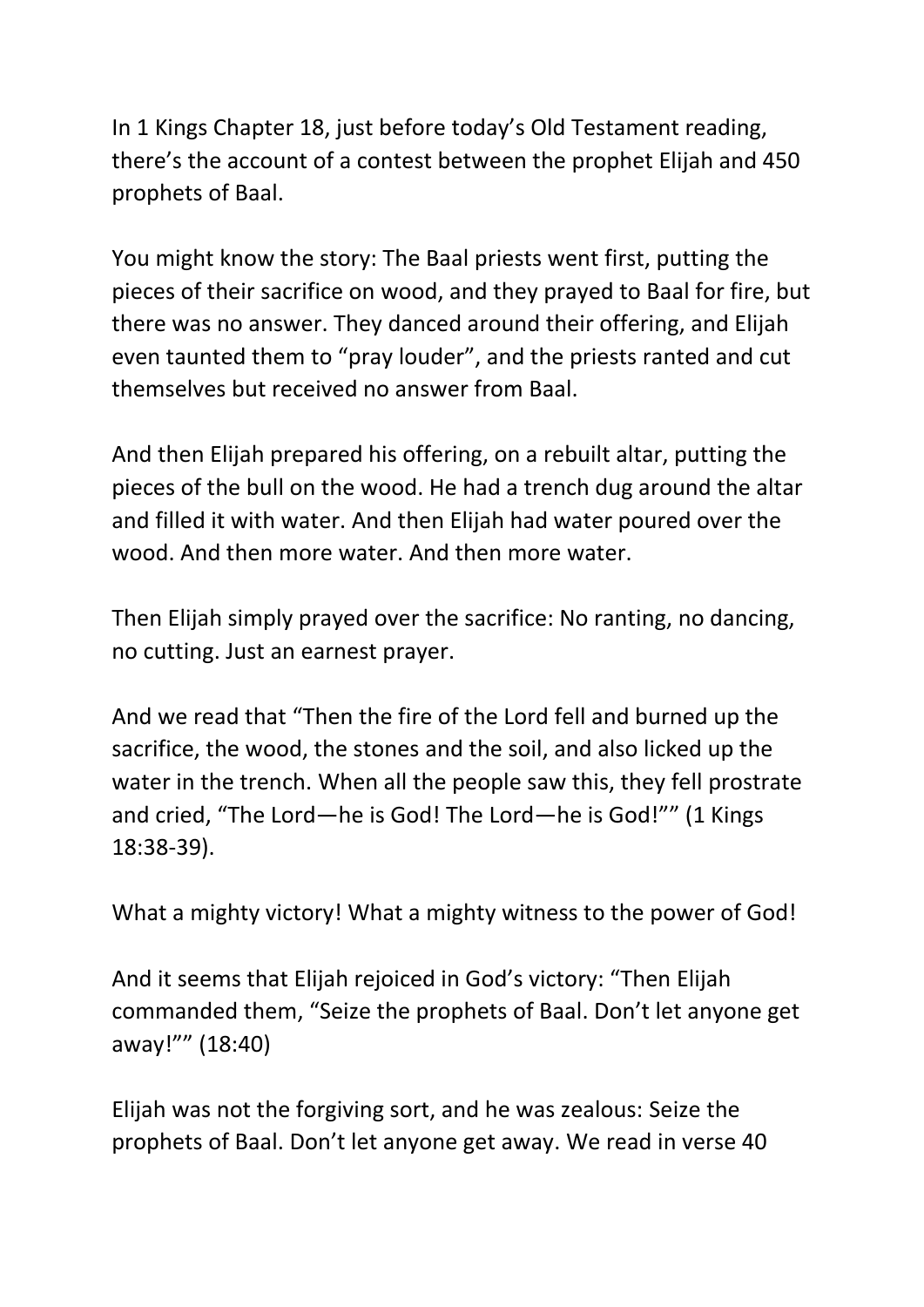that they seized them, and Elijah had them brought down to the Kishon Valley and slaughtered there. All 450.

And that sets the scene for today's reading as we read in verse 1 of Chapter 19 "Now Ahab told Jezebel everything Elijah had done and how he had killed all the prophets with the sword."

Jezebel, wasn't the forgiving sort, either. She sent a message to Elijah threatening him. And despite Elijah's victory over the prophets of Baal, 1 Kings 19:3 tells us that Elijah was afraid and ran for his life…

He fled from Mount Carmel, where the challenge had taken place, to Beersheba where he left his servant and went alone into the wilderness, travelling for a day, sat down under a broom tree, and prayed that he'd die: ""I have had enough, Lord," he said. "Take my life; I am no better than my ancestors.""

He's come a long way from his victory over the prophets of Baal, hasn't he?

Then he lay down under the bush and fell asleep.

All at once an angel touched him and said, "Get up and eat."He looked around, and there by his head was some bread baked over hot coals, and a jar of water. He ate and drank and then lay down again.

Even when Elijah is giving up, God is providing for him…

The angel of the Lord came back a second time and touched him and said, "Get up and eat, for the journey is too much for you." So he got up and ate and drank. Strengthened by that food, he travelled forty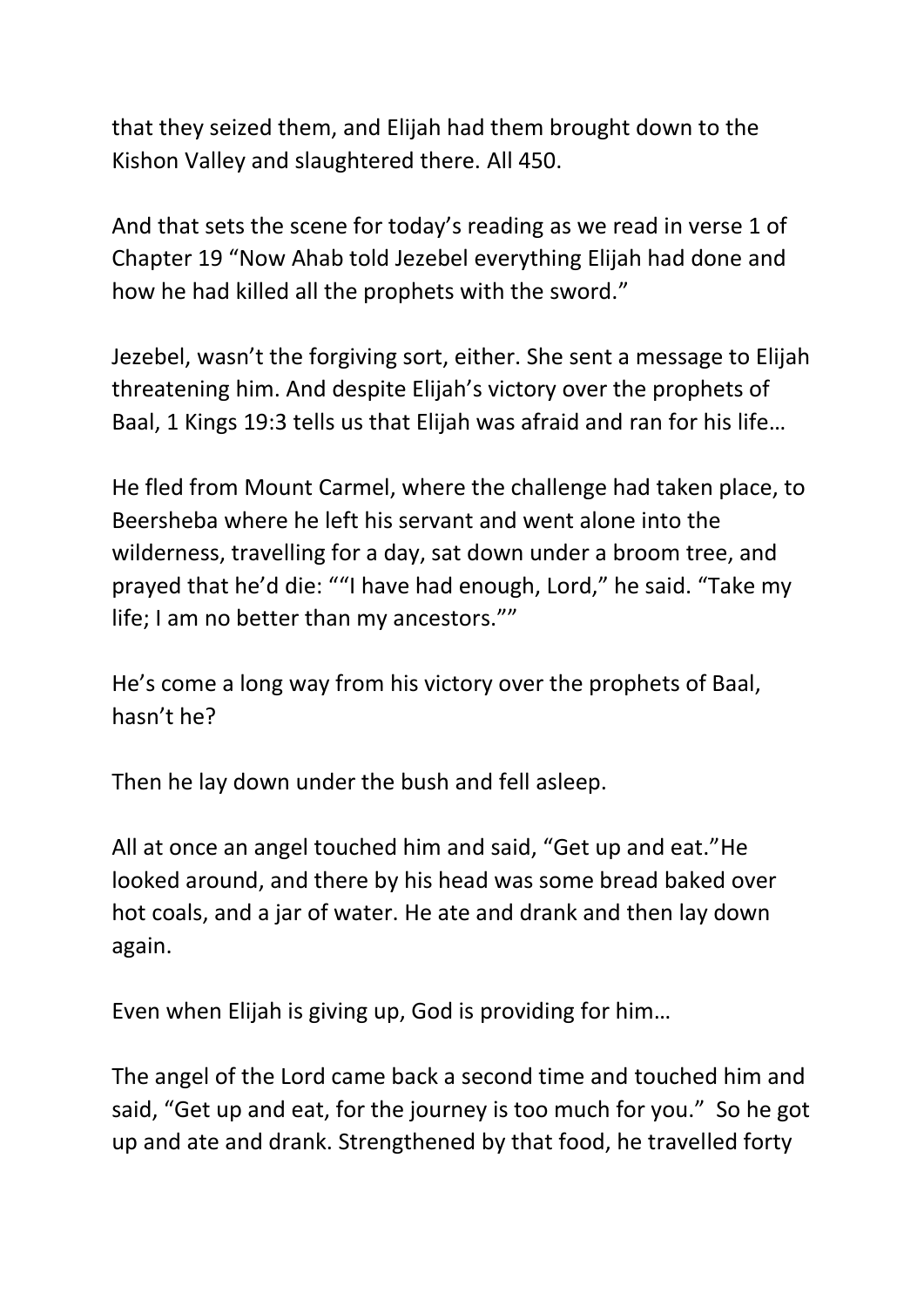days and forty nights until he reached Horeb, the mountain of God. There he went into a cave and spent the night. (19:7-9)

Elijah took shelter in a cave on the very mountain of God, and while Elijah was sheltering in that cave, God challenged him: "What are you doing here, Elijah?" he asks. Or in other translations: "Why are you here?"

Elijah gives a thorough response:

""I have been very zealous for the Lord God Almighty. The Israelites have rejected your covenant, torn down your altars, and put your prophets to death with the sword. I am the only one left, and now they are trying to kill me too." (19:10)

His response is certainly thorough, but I don't think it really answers the question. He claims his own great faithfulness – "I have been very zealous", he blames others "the Israelites have rejected your covenant", and details their wrongdoing – tearing down altars and putting prophets to the sword. And then he laments "I am the only one left" and despairs "and now they are trying to kill me too".

I think we can all relate to that. We've done the right thing, as asked, but others have failed to do their bit or let you down or even turned on us? Failed, but not through our fault? It's not a nice place to be, and it's a very human response to run away, to get out of the situation, to take refuge – maybe not in a cave, but to withdraw – to go somewhere that feels safe and secure - to lament and to despair.

And when people we know are in such a position, our usual responses are sympathy and encouragement. Or perhaps, if we're the ones that have let them down, to make excuses for our own failings.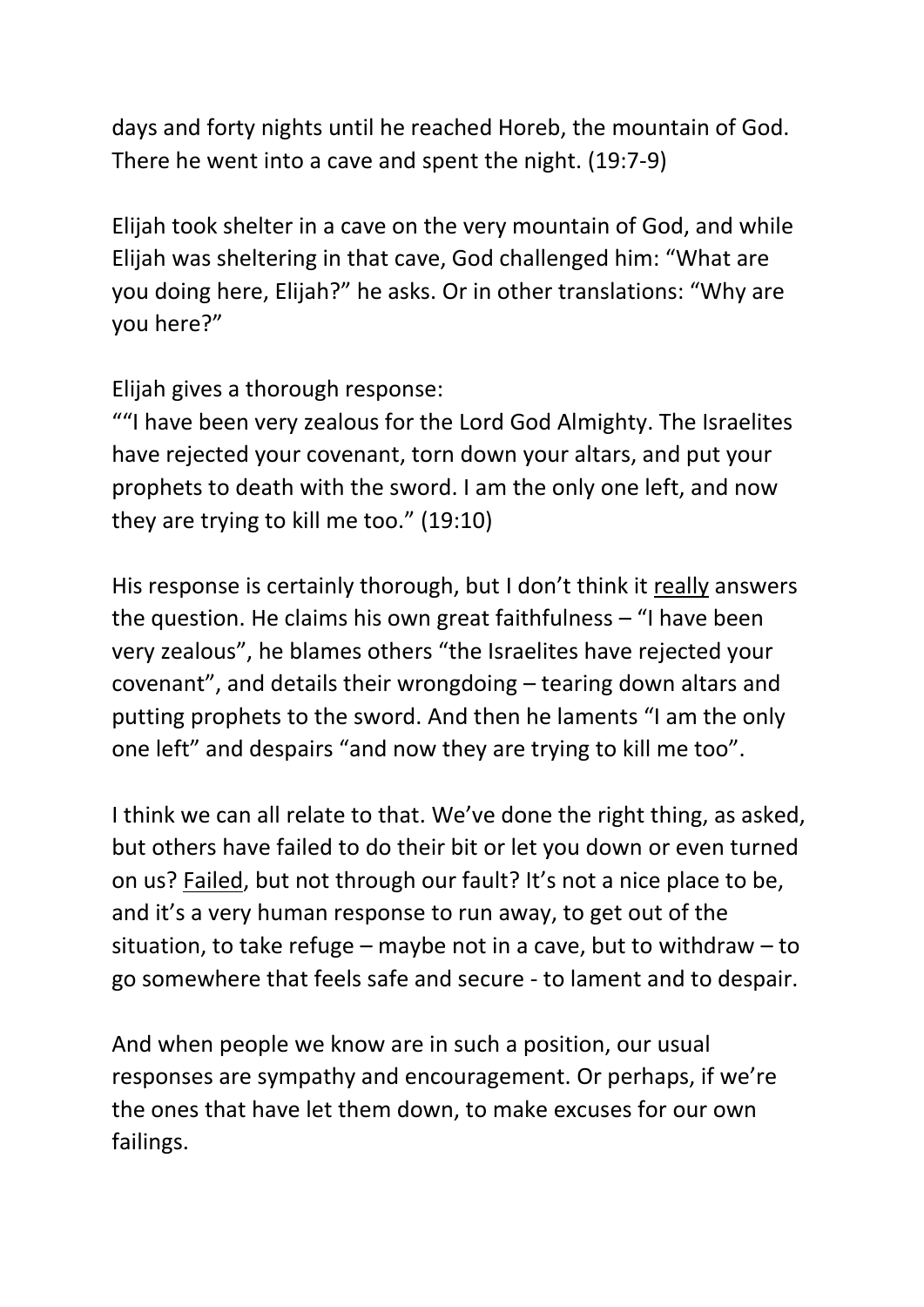But when it's not our fault, we'll generally sympathise with their position, we tell them that we know and understand how they feel, and we encourage them to put the experience behind them and move on. Hopefully we don't simply pat them on the head and say "There, there, it will be okay"  $-$  nor do we say "What do you have to moan about?" Hopefully. Though I expect we all slip from time to time.

But God doesn't do those things. There's certainly no flippant dismissal of Elijah's situation from God, but neither does it seem there's sympathy or encouragement. Instead, something quite amazing happens.

And God is God. God knew, better than Elijah himself, why Elijah was sheltering in this cave. What he'd done at Mt Carmel. Why he'd fled. How he'd given up. God knew. And God still asked.

We read that God said to Elijah, "Go out and stand on the mountain in the presence of the Lord, for the Lord is about to pass by." (19:11).

Then we read that "Then a great and powerful wind tore the mountains apart and shattered the rocks before the Lord, but the Lord was not in the wind". Genesis 1 tells us of the wind or spirit of God hovering over the waters at the moment of creation, and so naturally we start to think that the great and powerful wind is the presence of God. But the Lord, we read, was not in the wind.

And then the earthquake! Again, it seems that God is being revealed in a mighty display of power… but the Lord was not in the earthquake.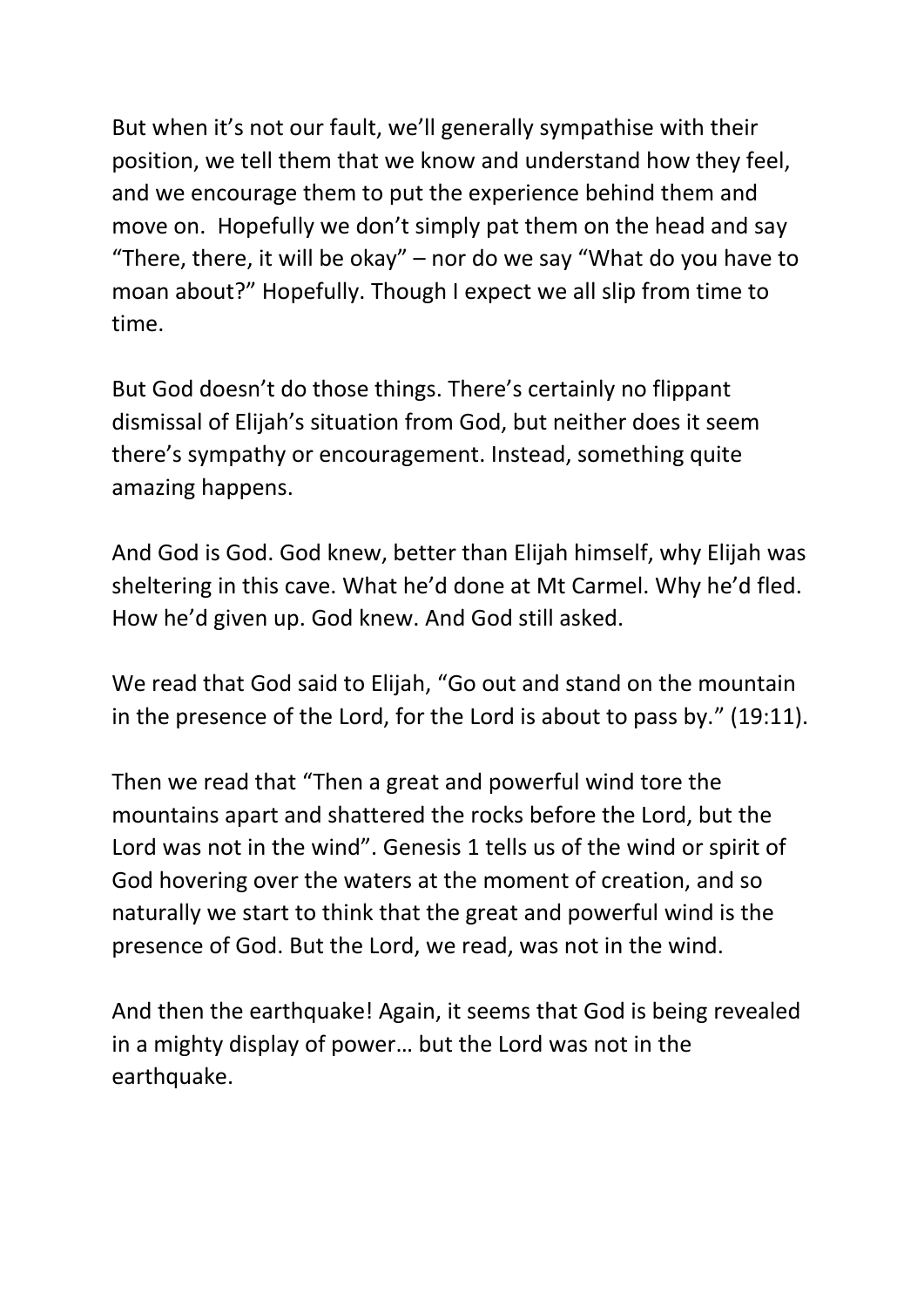And then, after the earthquake, a fire. I guess much like the fire with which Elijah had shown up the prophets of Baal. But this time, the Lord was not in the fire.

And after the fire… came something quite different: a gentle whisper.

That's the description in our NIV translation, but other translations give us slightly different descriptions of the sound, the soft whisper of a voice (Good News) and a sound of sheer silence (NRSV)

Most famously famously, the King James Version tells us that after the fire came "a still small voice."

But however, it is described, Elijah heard it, and went and stood at the mouth of the cave.

The contrast between the wind, earthquake and fire with what came after, encouraged Elijah to leave the shelter of the cave. To step out, in faith.

I think this is often how we encounter God. It's not in the noise or the disasters or crises we experience, but in the quiet that comes after them. We might not encounter God in the inferno of a bushfire sweeping through houses, but we see God revealed in the outpouring of generosity and the new life afterward, we might wonder where God is in a shooting massacre at a school, but we can see God at work afterward, bringing together people to remember, to grieve and pray together that such a tragedy will lead to some positive outcome.

After the wind and earthquake and fire, in the sound of silence, the still small voice of God is revealed. After the noise, a whisper. After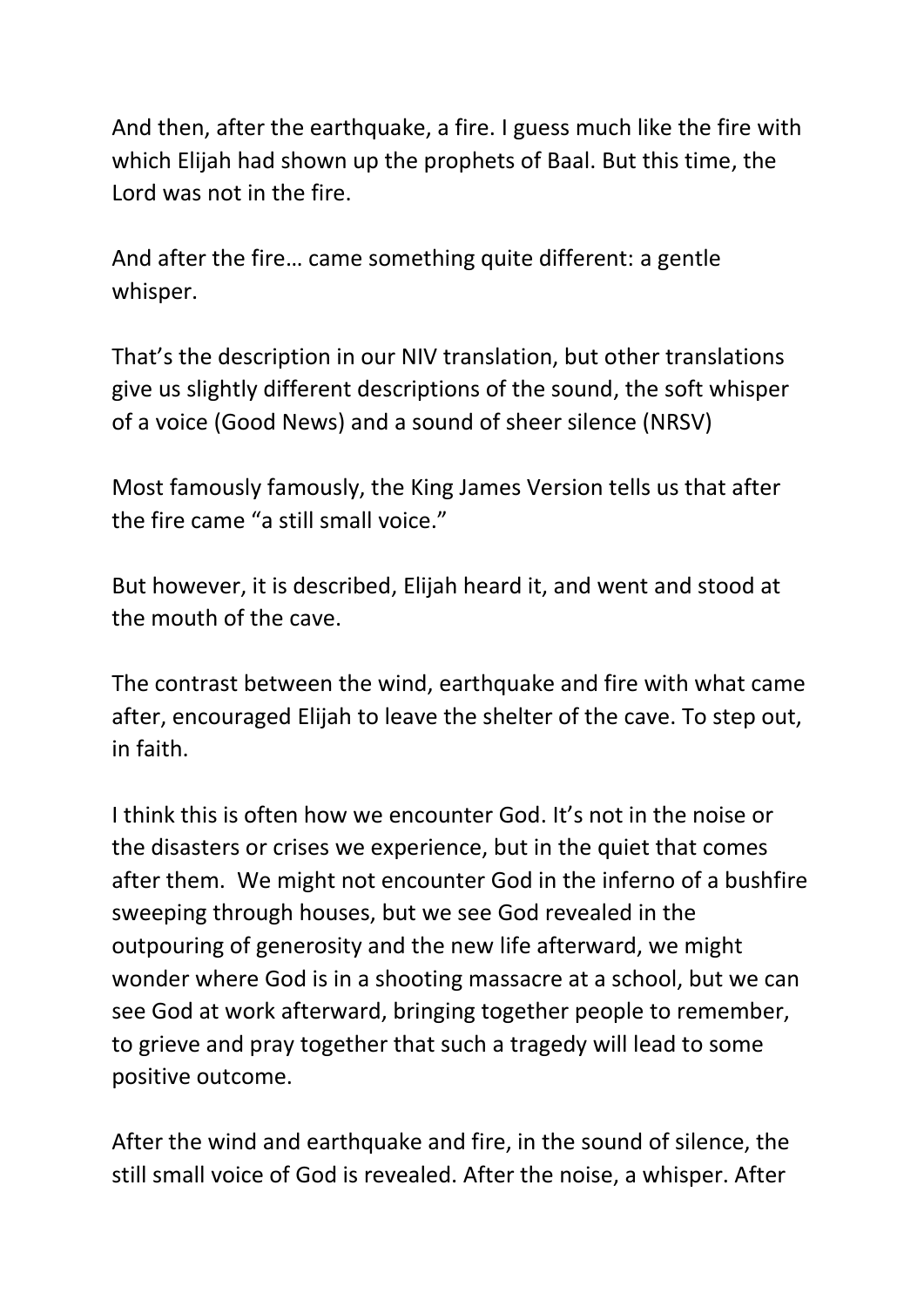the chaos, tranquillity. After the clash and conflict, peace – the peace of God which Paul in his letter to the Philippians reminds us surpasses all understanding (Philippians 4:7).

And again, God speaks to Elijah: "What are you doing here, Elijah?"

Again, Elijah responds: "I have been very zealous for the Lord God Almighty. The Israelites have rejected your covenant, torn down your altars, and put your prophets to death with the sword. I am the only one left, and now they are trying to kill me too." It's the same response as he gave earlier – verse 14 is the same as verse 10.

The same words, but I think they now have a different meaning because Elijah is now ready to continue. Somehow in this encounter, he has been strengthened by God. God tells him to go back the way he came, and then go further go to the Desert of Damascus. When you get there, anoint Hazael king over Aram." Anointing kings is the work of the prophet. Samuel anointed David. And we often regard John's baptism of Jesus as the anointing of him as the messiah, the Christ.

It's a bit odd, though, that he's anointing Hazael as king over Aram, because they are the bad guys.

But God tells him to "Also, anoint Jehu son of Nimshi king over Israel" – which would mean that Ahab's days were numbered, and not just as king: Because there was no succession in those days, you remained king until you were dead, and once another king was anointed you were living on borrowed time.

The third anointing Elijah is commanded to carry out is that of "Elisha son of Shaphat from Abel Meholah to succeed you as prophet" - In that command, Elijah knows his mission as God's prophet is almost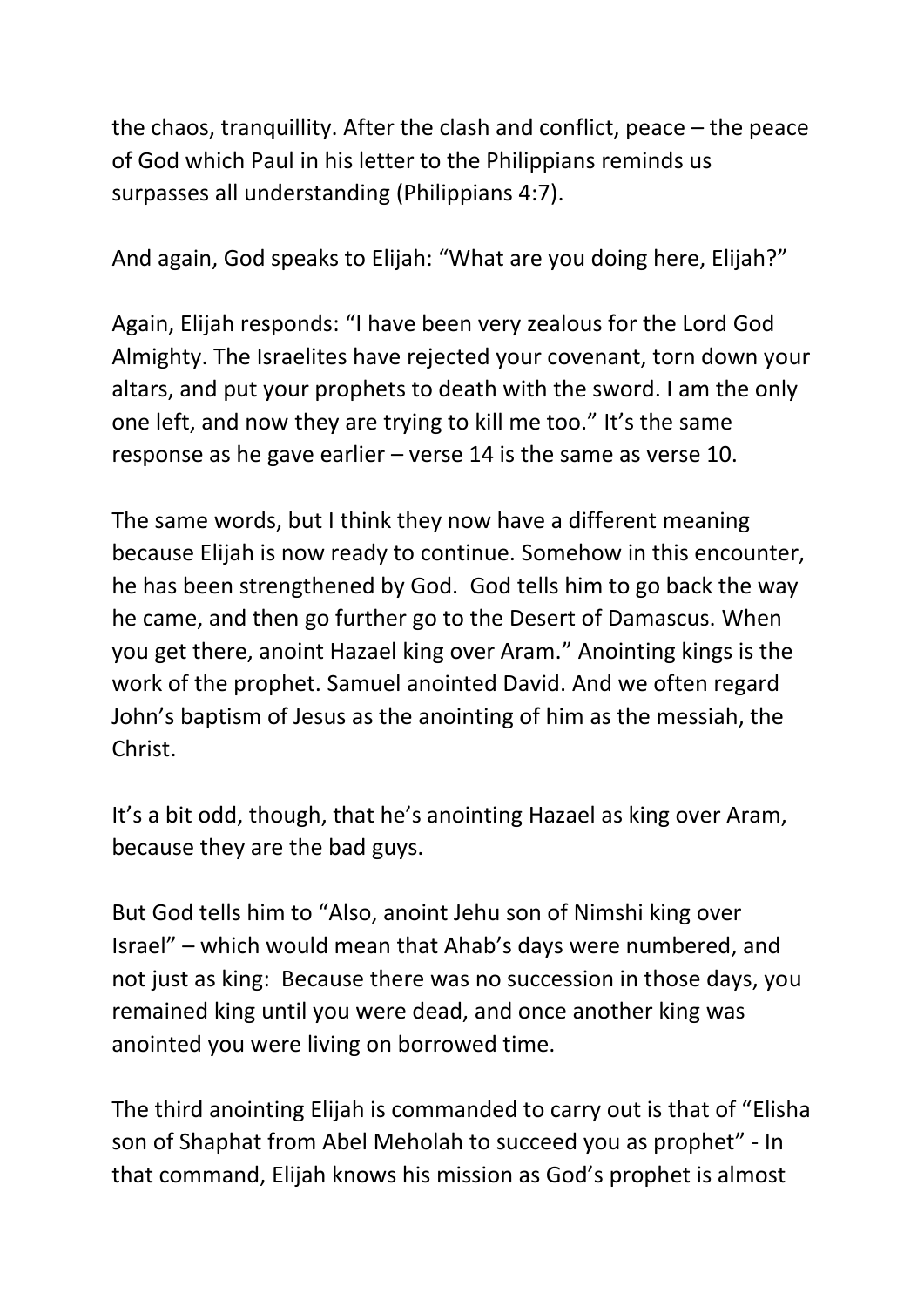complete. (And we'll look at the succession from Elijah to Elisha next week in church).

Always with God, there is hope. After the winds and storms and fires that we all face, the gentle whisper of God is there for us - to comfort us and to encourage us. There is the offer of salvation: God sent his Son into the world not to judge the world, but to save the world (John 3:17).

Of course, even when we have come to know Jesus, it's not all easy. Sometimes we all need to run away, to take refuge from things. To be strengthened by God, just as Elijah was.

And there should be no shame in needing time out, needing to withdraw. It is a very human thing. We read in the Gospel accounts of Jesus withdrawing from the crowds when he learned of the death of his cousin John the Baptist, and of him going alone to pray in anguish in the Garden of Gethsemane on the night before he died.

Jesus knows the pain and hurt and exhaustion of being human. The pain and hurt and exhaustion that Elijah felt, and that we all feel from time to time.

Elijah is one of the great heroes of the bible, but he's also flawed. After his victory over the prophets of Baal, he has them all killed, and then gets scared and runs. He doesn't think he's good enough to continue as God's prophet. He wants to die!

And sometimes I think we all feel we're not good enough to do important things for God.

Hopefully, we do all know the gospel message – the good news that Jesus came to save us all. That God so loved the world that he gave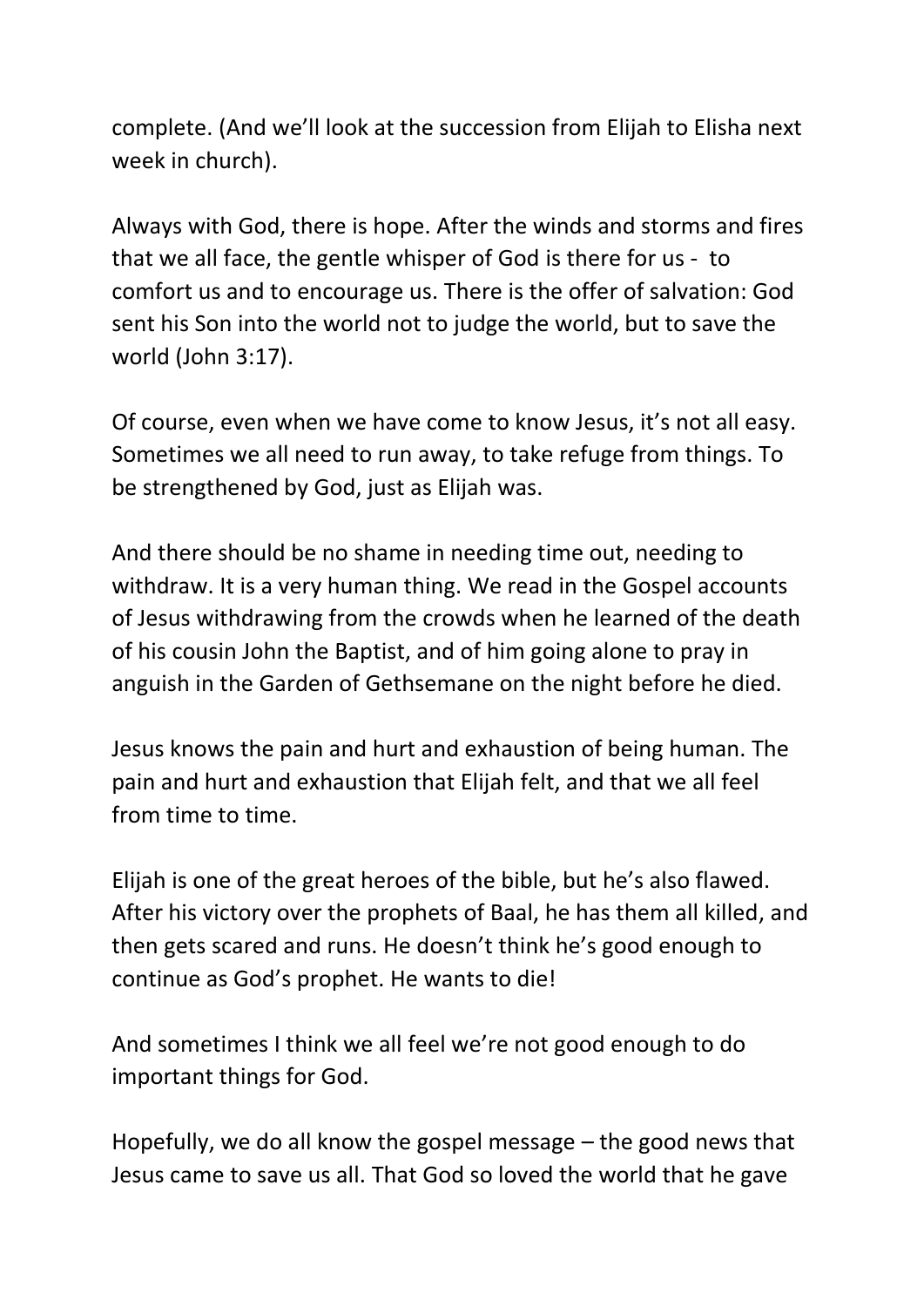his only son, and that whoever believes in him shall not die, but have eternal life.

We are all fallen. None of us are worthy of God. But God forgives us – and we were reminded of that each week in our worship service, we collectively confess our sins, and we are reminded of the forgiveness we have through Jesus.

And we should be thankful to God, because, no matter what our sins, no matter what our failings, no matter what our wrongdoings, no matter how greedy we've been, no matter what our habits, or our prejudices or our attitudes, we do have forgiveness in Christ.

It is an amazing thing that we are forgiven in Christ – not because of what we've done – not because of our good works or faithful prayers or contributions to charities, but because we have turned to Jesus in faith, and put our trust in him.

And yet… and yet… we often find ourselves not appreciating what that means. We often find ourselves doubting whether we are worthy of being God's servants. To take on the roles that God calls us to take on. To proclaim the good news of Jesus.

And I don't mean standing on street corners reciting scriptures wearing a sandwich board that says "Repent for the end is nigh". Rather, we're called to proclaim the good news by living our lives in the way that God wants us to, and being witnesses to all that Jesus has done.

It's not an easy task, and from time to time we will need to withdraw. To be quiet. To reflect. To pray. To be strengthened by God, just like Elijah was.